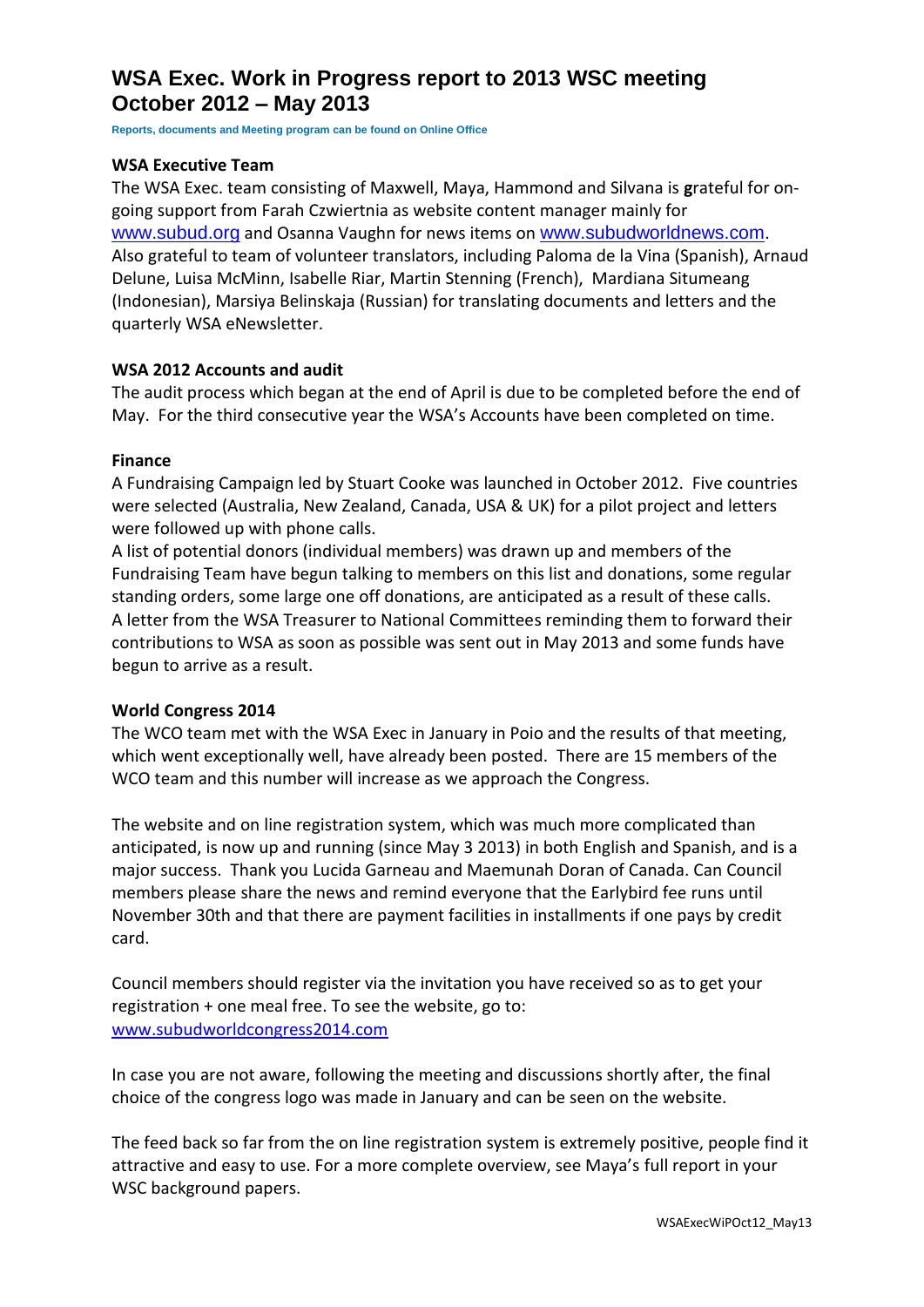## **Communications**

The Exec team is grateful to be working with Suzanna Dayne and Mardiyah Miller of 'Begin' who's unique over view gained through working with affiliate and partner organisations, is of great value.

## Quarterly Newsletters

January 2013 and April 2013 editions of WSA eNewsletter completed, translated and circulated to WSC and National Committees via WSA circulation lists and uploaded to websites.

In addition, paper copies of May and September 2012 editions were printed (in English, Spanish and French) and mailed to individual members with little or no access to internet in Vietnam, Nigeria and Cuba. International Helpers hand delivered copies in French to members in RD Congo on their visit in November 2012.

Annual Report

A first draft of the 2012 Annual Report is almost complete and will be circulated to Council for their approval when financial information, based on the recently concluded audit, has been included.

## **Subud Materials Project**

## This project is still on-going.

Various different materials (brochures, leaflets, pamphlets, text from websites etc) used to describe or illustrate Subud were collected from National Committees and individual members and passed on to a Selection Team of 3 International Helpers and one Zone Rep. at WSC meeting in June 2012 in Vancouver. We understand that the Selection Team are in the process of making a short list of suitable materials and may be in a position to make a recommendation at the WSC meeting in June 2013. All materials received have been uploaded to Online Office.

#### **WSA Exec. Functions**

Reports for Exec. Functions including WSA Care Support, History of Subud project, Subud Publications International and Translations of Bapak and Ibu Rahayu's talks – Spanish translations are being circulated separately.

In addition to SPI's report, WSA Exec. are working with SPI to enable Bapak's Talks to be available as eBooks downloadable to Kindle and iPad. Volume I has been completed and Volume II is almost complete. SPI recommends that the eBooks are available on their website at no fixed price but with a suggested donation only.

#### **MSF & WSA**

MSF has managed the re-mastering digitisation process of the original tapes of WSA's Archive of Bapak's Talks. In reply to a letter from Luke, Ibu Rahayu clearly outlined a working relationship for WSA and MSF. This will be further discussed at the WSC meeting.

#### **WSA Archives**

A full report on the WSA Archives will be circulated separately.